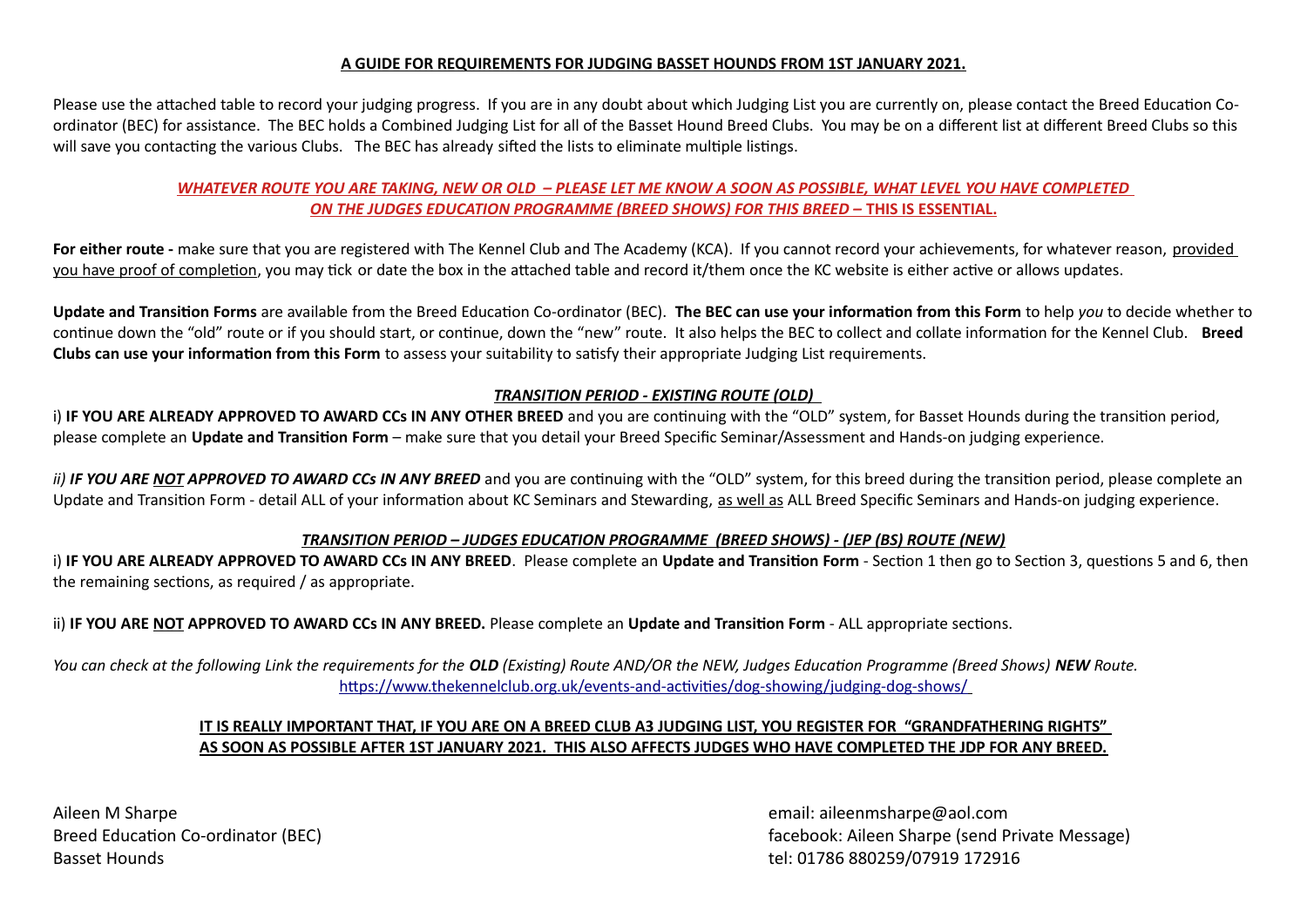| <b>OLD</b><br><b>LIST</b> | <b>EXISITNG (OLD) ROUTE</b><br>Kennel Club Mandatory or Recommended Requirements are in<br>bold                                                                                                                                                                                                                                                                                                                                                                                                                                                                                                                                                                                                                                                                                                                                             | <b>TICK WHEN</b><br><b>COMPLETED</b> | FROM 1ST JANUARY, 2021                                                                                                                                                                                                                                                                                                                                                                                                                                                                                                                            | <b>NEW ROUTE JEP (BS)</b>                                                                                                                                                                                                                                                                                                                                                                                                                                                                                                                                                                                                                                                                                                                                                                                                                                                                                                                                                | TICK (or date)<br><b>WHEN YOU HAVE</b><br><b>RECORDED</b><br><b>WITH KCA</b> |
|---------------------------|---------------------------------------------------------------------------------------------------------------------------------------------------------------------------------------------------------------------------------------------------------------------------------------------------------------------------------------------------------------------------------------------------------------------------------------------------------------------------------------------------------------------------------------------------------------------------------------------------------------------------------------------------------------------------------------------------------------------------------------------------------------------------------------------------------------------------------------------|--------------------------------------|---------------------------------------------------------------------------------------------------------------------------------------------------------------------------------------------------------------------------------------------------------------------------------------------------------------------------------------------------------------------------------------------------------------------------------------------------------------------------------------------------------------------------------------------------|--------------------------------------------------------------------------------------------------------------------------------------------------------------------------------------------------------------------------------------------------------------------------------------------------------------------------------------------------------------------------------------------------------------------------------------------------------------------------------------------------------------------------------------------------------------------------------------------------------------------------------------------------------------------------------------------------------------------------------------------------------------------------------------------------------------------------------------------------------------------------------------------------------------------------------------------------------------------------|------------------------------------------------------------------------------|
| $\mathsf{C}$              | Kennel Club Mandatory or Recommended Requirements<br>apply to Breed Specialists and Non-Specialists<br># For aspiring judges who have shown an interest in the<br>breed and have the support of a Breed Club.<br># Listings would normally include people who have<br>judged the breed at Limited and Open Shows but do not<br>yet qualify for the B Lists. See opposite for<br>requirements from 1/1/2021.                                                                                                                                                                                                                                                                                                                                                                                                                                 | <br>.<br>.                           | #Complete an Update and<br><b>Transition Form</b><br>#If not eligible for a B List or<br>above, all Judges on a C List<br>should proceed via the<br>JEP(BS) Route.<br>#Judges MUST meet the<br>criteria for JEP (BS) Level 1 to<br>be allowed to judge.                                                                                                                                                                                                                                                                                           | LEVEL 1 REQUIREMENTS<br>* 5 Years proven interest in pedigree dogs eq<br>catalogues/club membership receipts/receipt of<br>dogs purchased /stewarding records etc. as proof.<br>* Attend KC Requirements of a Dog Show Judge<br>Seminar (not mandatory to take and pass exam at<br>this stage)<br>* Attend KC Conformation and Movement<br>Seminar<br>* Complete a minimum of 2 full days stewarding                                                                                                                                                                                                                                                                                                                                                                                                                                                                                                                                                                     | .<br>.                                                                       |
|                           | Breed clubs may also have their own criteria that judges are<br>expected to achieve. Please contact them for more<br>information.                                                                                                                                                                                                                                                                                                                                                                                                                                                                                                                                                                                                                                                                                                           |                                      |                                                                                                                                                                                                                                                                                                                                                                                                                                                                                                                                                   | Eligibility to Judge once above completed<br>Up to three classes (four if one is a puppy class) for any<br>breed at limited or open shows.                                                                                                                                                                                                                                                                                                                                                                                                                                                                                                                                                                                                                                                                                                                                                                                                                               |                                                                              |
| B                         | In addition to meeting C List criteria<br>Kennel Club Mandatory or Recommended Requirements<br>apply to Breed Specialists and Non-Specialists<br># To have judged a minimum of 14 dogs in the breed<br>(this being 20% of the A3 minimum number)<br>NB. If you have attended a Breed Specific Seminar in the<br>past, and have passed a written exam with hands-on<br>assessment (you must have a certificate) this may be used for<br>JEP (BS) Level 2. BADs will now incorporate a Hands-on<br>assessment after the MCE to allow judges taking the Existing<br>Route, to progress.<br>Breed Specialist and Non-Specialist criteria differ for Breed<br>Club requirements - please consult Breed Club<br>Breed clubs may also have their own criteria that judges are<br>expected to achieve. Please contact them for more<br>information. | .<br>                                | #Complete an Update and<br><b>Transition Form</b><br>#Provided a judge meets the<br>Criteria for JEP(BS) Level 1, B<br>List Judges are eligible to<br>transition to Level 2 of<br>JEP(BS) so that the Judge<br>appears on "Find a Judge".<br>#If any B List Judge has<br>reached a stage that they feel<br>ready to be assessed for A2 -<br>provided they meet all of the<br>criteria for A <sub>3</sub> , they may ask a<br><b>Breed Club Secretary to</b><br>arrange this. Make sure judge<br>is included in that Breed<br>Club's judging List. | LEVEL 2 REQUIREMENTS<br>Meet all of Level 1 requirements<br>First Breed:<br>* Take and Pass KC Requirements of A Dog Show<br>Judge Examination<br>* Pass Points of The Dog Assessment<br>* Attend a Basset Hound Breed Appreciation Day<br>(BAD)<br>* Take and Pass a Basset Hound Multiple Choice Breed<br><b>Specific Examination (MCE)</b><br>* View KC Ring Stewarding Seminar, Take online Quiz<br>* Complete KC Critique Writing Seminar and Take<br>online Quiz<br>Subsequent Breeds:<br>Attend a Breed Appreciation Day (BAD) and pass a<br>multiple-choice examination (MCE) for each breed.<br>Note: Not mandatory for group judge for breeds in the<br>group that they are not approved at level 4, but<br>attendance strongly recommended<br>Eligibility to judge once above completed<br>Unlimited number of classes for the breed at<br>limited, open or championship shows (no<br>CCs). Any variety classes, groups and best in<br>show at Limited shows. | <br>                                                                         |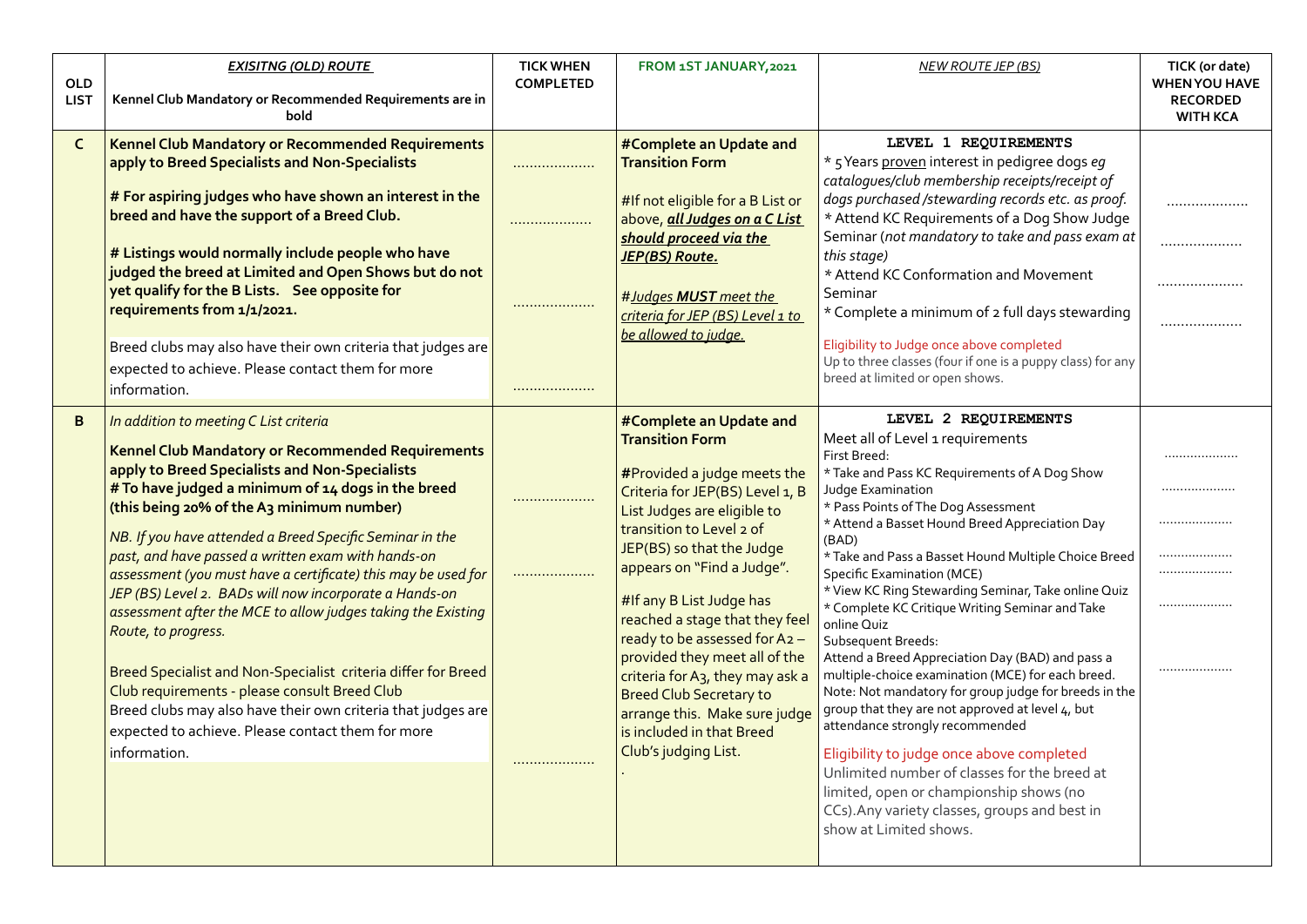| A <sub>3</sub> | In addition to meeting C and B List criteria<br>Kennel Club Mandatory or Recommended Requirements |   | #Complete an Update and<br><b>Transition Form</b>         | LEVEL 3 REQUIREMENTS<br>Meet all of Level 2 requirements |   |
|----------------|---------------------------------------------------------------------------------------------------|---|-----------------------------------------------------------|----------------------------------------------------------|---|
|                | <b>BREED SPECIALISTS</b>                                                                          |   |                                                           | * Undergo minimum of three mentoring                     |   |
|                | # Have seven years' experience in their own breed                                                 |   | #The A2 evaluation /                                      | sessions with a minimum of 12 months between             |   |
|                | # Attend Requirements of a Dog Show Judge seminar                                                 | . | assessment may now be                                     | first and third session (put a tick for each)            |   |
|                | # Pass examination on The Kennel Club Regulations and                                             | . | carried out BEFORE a judge                                | * Be observed judging a breed club show, breed           |   |
|                | <b>Judging procedures</b>                                                                         |   | awards CCs. This is                                       | supported entry show or championship show                |   |
|                | # Attend and Pass the Points of the Dog assessment                                                |   | recommended if a Judge                                    | without CCs                                              |   |
|                | # Attend a seminar on Conformation and Movement.                                                  | . | feels that they are ready to                              | * Complete remaining 10 full-day stewarding              |   |
|                | # Attend at least one breed-specific seminar and pass an                                          |   | be evaluated/assessed -                                   | appointments (one time qualification)                    | . |
|                | examination and/or assessment (BAD with MCE and                                                   |   | please ask your Breed Club                                | * Have owned/bred a minimum of three dogs                |   |
|                | assessment now recommended)                                                                       | . | to arrange this. This will be                             | when they obtained their first entry in The              |   |
|                | # Have bred and/or owned a minimum of three dogs                                                  |   | at the Breed Club's                                       | Kennel Club Stud Book - save for exceptional             |   |
|                | when they obtained their first entry in The Kennel Club                                           |   | discretion, if they consider                              | circumstances (one-time qualification for first          |   |
|                | stud book (save in exceptional circumstances)                                                     |   | that the judge is ready.                                  | breed in which a judge awards CCs)                       |   |
|                | # Have stewarded over a minimum of 12 (full) days at                                              |   |                                                           | * Have achieved the relevant hands-on                    |   |
|                | shows (open or championship shows only)                                                           | . |                                                           | experience in line with the stated requirements          |   |
|                | # To have judged a minimum of 70 dogs in this breed.                                              |   | #If a Breed Club states that                              | for the relevant stud book band:                         |   |
|                |                                                                                                   | . | <b>THEY require more hands-on</b>                         | Basset Hounds are Band "B" - 35 dogs                     |   |
|                | <b>NON-SPECIALISTS</b>                                                                            |   | dogs number than the                                      | See Note below this table - JEP (BS) for Level 3         |   |
|                | # Minimum of seven years judging experience in any one                                            |   | <b>Kennel Club recommended</b>                            |                                                          |   |
|                | breed (to include five years in this breed) and have the                                          |   | number of 70 dogs, you may                                | Eligibility to judge                                     |   |
|                | support of a Breed Club.                                                                          |   | appeal to The Kennel Club.                                | Unlimited number of classes for the breed at             |   |
|                | # To have judged a minimum of 70 dogs in this breed.                                              |   |                                                           | limited, open or championship shows (no CCs).            |   |
|                | # To have awarded CCs in at least one other breed.                                                |   |                                                           | Any variety classes, groups. and best in show at         |   |
|                |                                                                                                   |   | <b>ALL A3 LIST JUDGES</b><br><b>PLEASE MAKE SURE THAT</b> | Limited shows.                                           |   |
|                |                                                                                                   |   |                                                           |                                                          |   |
|                |                                                                                                   |   | <b>YOU REGISTER WITH THE</b>                              |                                                          |   |
|                |                                                                                                   |   | <b>KENNEL CLUB FOR</b>                                    |                                                          |   |
|                | <b>Breed Clubs' Breed Specialist and Non-Specialist criteria</b>                                  |   | <b>GRANDFATHERING RIGHTS</b>                              |                                                          |   |
|                | also differ for Breed Club requirements - please consult                                          |   | <b>AS SOON AS POSSIBLE</b>                                |                                                          |   |
|                | with Breed Clubs                                                                                  |   | AFTER 1/1/2021                                            |                                                          |   |
|                | Breed clubs may also have their own criteria that judges are                                      |   |                                                           |                                                          |   |
|                | expected to achieve. Please contact them for more                                                 |   |                                                           |                                                          |   |
|                | information.                                                                                      |   |                                                           |                                                          |   |
|                |                                                                                                   |   |                                                           |                                                          |   |
|                |                                                                                                   |   |                                                           |                                                          |   |
|                |                                                                                                   |   |                                                           |                                                          |   |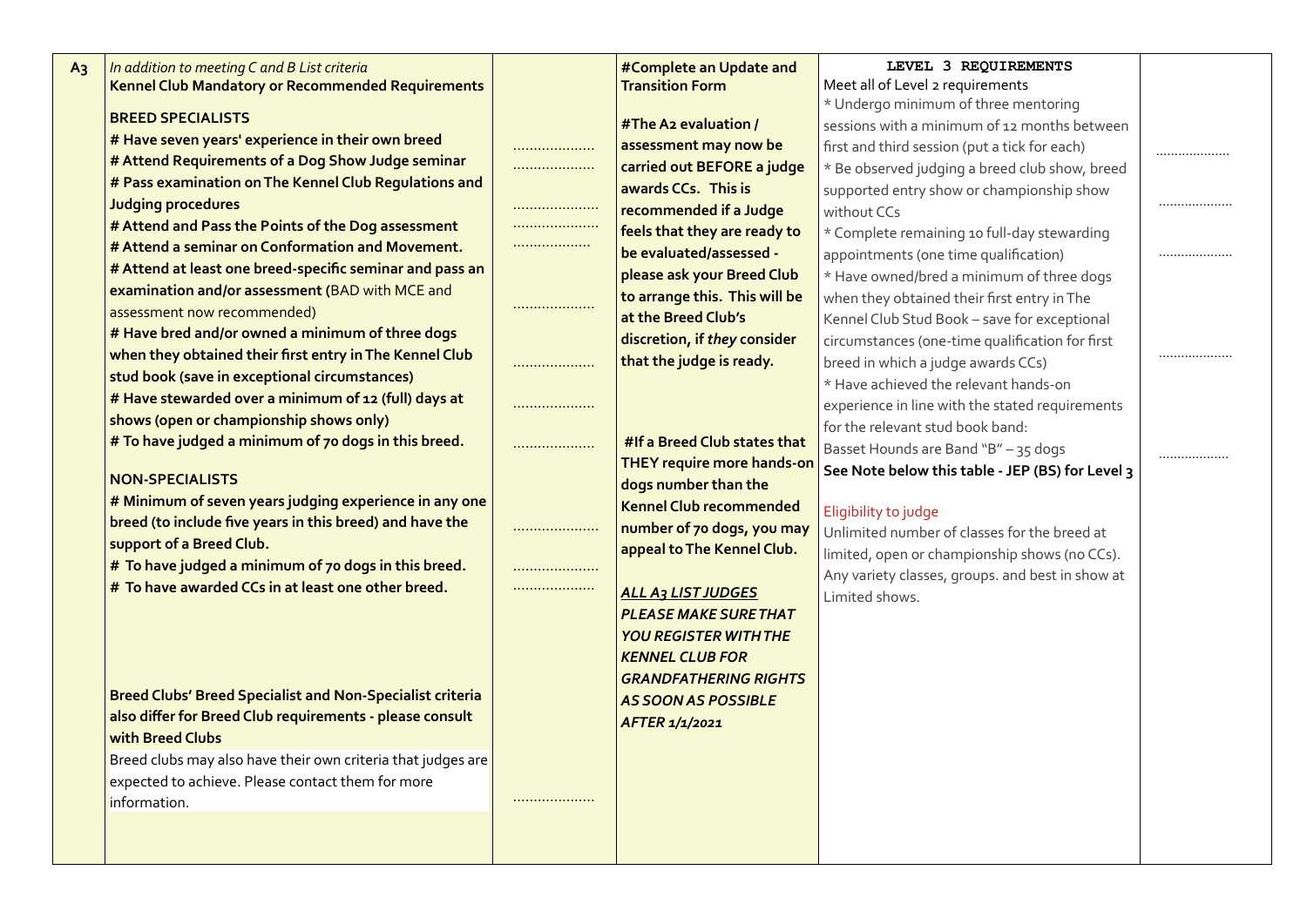| A <sub>2</sub> | In addition to meeting A3 List criteria<br>Kennel Club Mandatory or Recommended requirements<br>$#$ Be assessed in accordance with KC requirements.<br>$\#$ Approved by the KC for inclusion on the A2 Judging<br>List. |   |                                                                                                                                                                                                                                                                                                                                              |   |
|----------------|-------------------------------------------------------------------------------------------------------------------------------------------------------------------------------------------------------------------------|---|----------------------------------------------------------------------------------------------------------------------------------------------------------------------------------------------------------------------------------------------------------------------------------------------------------------------------------------------|---|
| A <sub>1</sub> | Judges who have been approved by the KC to award CCs in<br>the Breed and<br>$#$ carried out the appointment.                                                                                                            | . | LEVEL 4 REQUIREMENTS<br>Meet all of Level 3 requirements<br>* Attend and pass a breed-specific assessment<br>for the breed run by The Kennel Club<br>Eligibility to judge - once the above has been<br>completed<br>Award Challenge Certificates in the breed.<br>Any variety classes, groups and best in show at<br>open and limited shows. | . |

#### **Note to JEP (BS) for Level 3**

The following types of event may be used to claim hands-on experience numbers:

- Breed classes at championship shows without CCs
- Breed classes at open shows
- Breed classes at limited shows
- Mock/training classes at breed club shows (practical judging days) only one occasion can be claimed and a maximum of five dogs
- Dogs judged at Kennel Club approved assessments, maximum of five dogs only one occasion and a maximum of five dogs. Cannot be used in addition to mock classes
- Dogs judged at inter or intra-club single-breed matches
- Special award classes at breed club shows
- Supported entry shows
- Dogs judged at single breed dog of the year competitions
- Overseas appointments

Dogs judged at the following types of event may *NOT* be included in a judge's hands-on experience:

- AVNSC and variety classes
- At fun days
- Conjointly with other judges at events where the candidate judge is not required to give independent judgment on the dogs
- Any JEP mentoring sessions